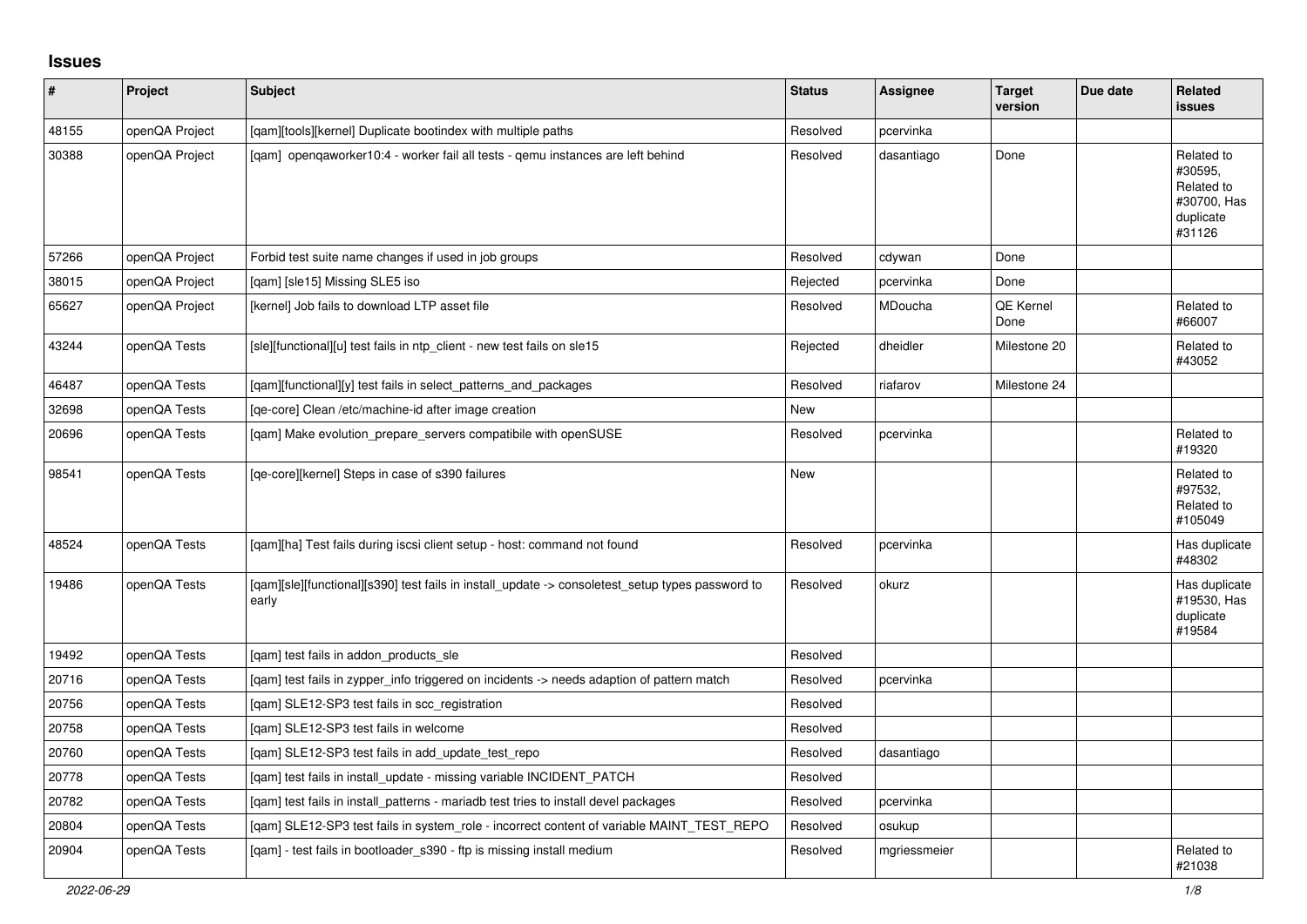| #     | Project      | Subject                                                                                | <b>Status</b> | <b>Assignee</b> | <b>Target</b><br>version | Due date | <b>Related</b><br>issues |
|-------|--------------|----------------------------------------------------------------------------------------|---------------|-----------------|--------------------------|----------|--------------------------|
| 20980 | openQA Tests | [qam] test fails in addon_products_sle                                                 | Resolved      | riafarov        |                          |          |                          |
| 21048 | openQA Tests | [qam] test fails in tracker_search_in_nautilus - keyboard press is not reaching target | Resolved      | pcervinka       |                          |          | Related to<br>#5830      |
| 21052 | openQA Tests | [qam] test fails in shotwell_export - failure on first launch                          | Resolved      | vsvecova        |                          |          |                          |
| 25926 | openQA Tests | [gam] test fails in sle2docker                                                         | Resolved      | pcervinka       |                          |          |                          |
| 27205 | openQA Tests | [qam] test fails in setup - failing needles in iscsi support server                    | Resolved      | pcervinka       |                          |          |                          |
| 27244 | openQA Tests | [qam] test fails in select_patterns_and_packages - ha pattern is unselected            | Resolved      | pcervinka       |                          |          |                          |
| 27506 | openQA Tests | [qam] test fails in 1_shim_suite - missing repository on dist                          | Resolved      | thehejik        |                          |          |                          |
| 27618 | openQA Tests | [qam] test fails in firefox_java - remote side changed appearance                      | Resolved      | pcervinka       |                          |          |                          |
| 27901 | openQA Tests | [qam] test fails in evolution_smoke - imap aol not responding                          | Resolved      | pcervinka       |                          |          |                          |
| 27994 | openQA Tests | [qam][expedite][sprint 201711.2] test fails in test setup in bmwqemu.pm                | Resolved      | szarate         |                          |          |                          |
| 28015 | openQA Tests | [qam] test fails setup - aplay.pm syntax error                                         | Resolved      | riafarov        |                          |          |                          |
| 28288 | openQA Tests | [qam] test fails in firefox_headers - missed keys on input                             | Resolved      | coolo           |                          |          |                          |
| 28291 | openQA Tests | [qam] test fails in firefox_passwd - incorrectly typed password                        | Resolved      | emiura          |                          |          |                          |
| 28528 | openQA Tests | [gam] test fails in groupwise - package is missing in ibs                              | Resolved      | pcervinka       |                          |          |                          |
| 30033 | openQA Tests | [qam] test fails in libreoffice_mainmenu_components - ttyS0 permission denied          | Resolved      | okurz           |                          |          | Related to<br>#29940     |
| 28297 | openQA Tests | [qam] test fails in firefox_developertool - missed click                               | Resolved      | bfilho          |                          |          | Related to<br>#33781     |
| 30039 | openQA Tests | [gam] test fails in zypper Ir validate - use version utils instead of utils            | Resolved      | pcervinka       |                          |          |                          |
| 30127 | openQA Tests | [qam] test fails in application_starts_on_login - dynamic space in needle              | Resolved      | pcervinka       |                          |          |                          |
| 30219 | openQA Tests | [qam] openqaworker3:8 - DIE can't open qmp                                             | Resolved      |                 |                          |          |                          |
| 30814 | openQA Tests | [qam] test fails in yast2_ntpclient - log window is not closed                         | Resolved      | pcervinka       |                          |          |                          |
| 31180 | openQA Tests | [qam] test fails in kernel_kexec - migration to systemctl broke the test               | Resolved      | pcervinka       |                          |          |                          |
| 31309 | openQA Tests | [qam] test fails in libreoffice_mainmenu_components - needles should be updated        | Resolved      | pcervinka       |                          |          |                          |
| 31315 | openQA Tests | [qam] test fails in wireshark - rm command is not fully typed after alt-f4             | Resolved      | pcervinka       |                          |          |                          |
| 31657 | openQA Tests | [qam] test fails in runc - conflict between docker-runc and runc                       | Resolved      | pgeorgiadis     |                          |          |                          |
| 31699 | openQA Tests | [qam] test fails in scc_registration - failing since scc_addons update                 | Resolved      | osukup          |                          |          |                          |
| 31810 | openQA Tests | [qam] test fails in docker - disable docker tests on sle12-sp1                         | Resolved      | pcervinka       |                          |          |                          |
| 31867 | openQA Tests | [gam] test fails in partitioning raid - failures after update to needles               | Resolved      |                 |                          |          | Related to<br>#28955     |
| 32431 | openQA Tests | [hpc] Missing gnome aarch64 image for ganglia                                          | Resolved      |                 |                          |          |                          |
| 32434 | openQA Tests | [gam] - test fails in sle2docker - docker test suites don't clean images properly      | Resolved      | pgeorgiadis     |                          |          |                          |
| 32716 | openQA Tests | [qa]test fails in shutdown                                                             | Resolved      | pcervinka       |                          |          |                          |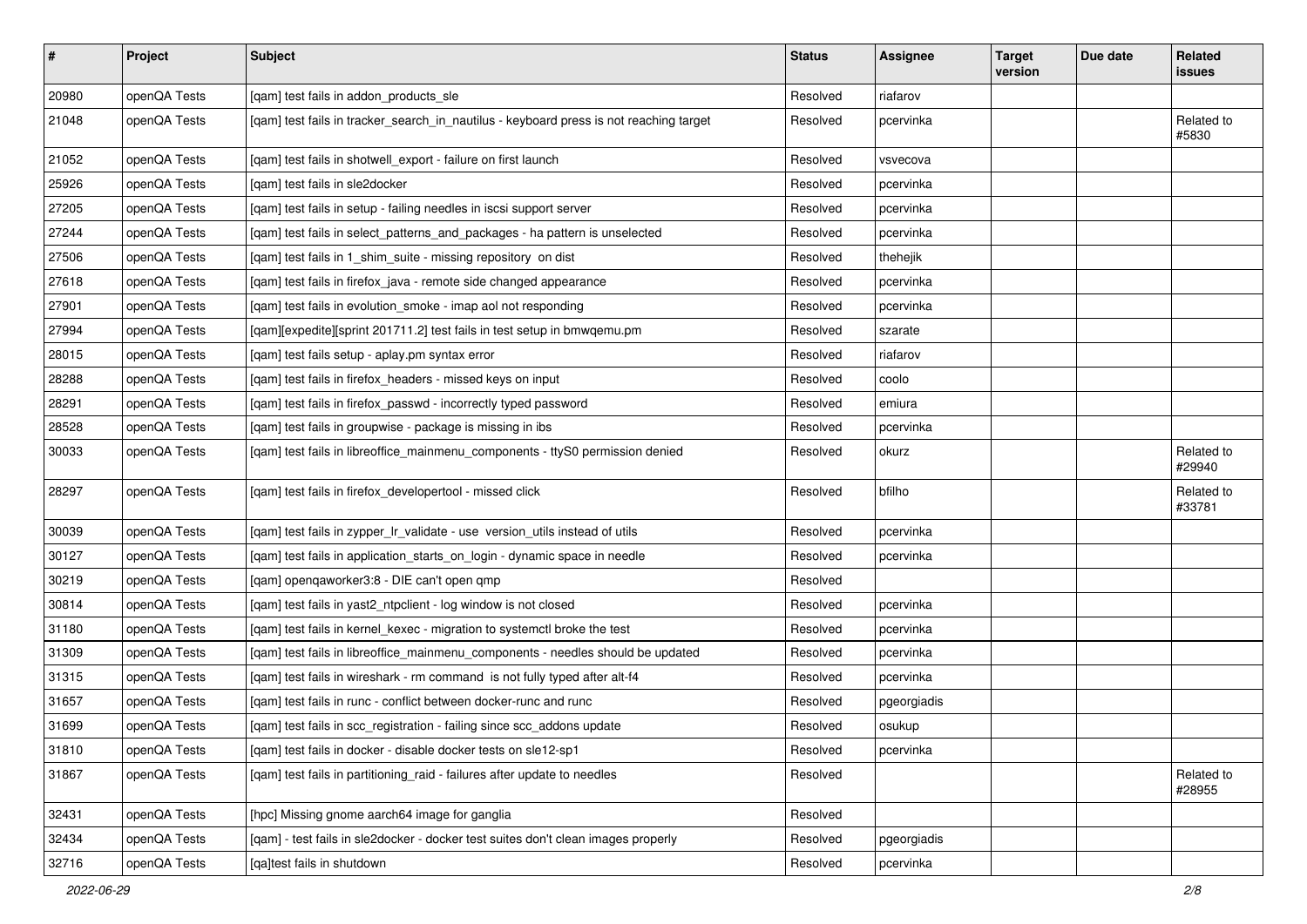| $\vert$ # | Project      | <b>Subject</b>                                                                                            | <b>Status</b> | <b>Assignee</b> | <b>Target</b><br>version | Due date | Related<br>issues    |
|-----------|--------------|-----------------------------------------------------------------------------------------------------------|---------------|-----------------|--------------------------|----------|----------------------|
| 33469     | openQA Tests | [qam] test fails in dstat - clean/update needles for dstat-fileoutput                                     | Resolved      | pcervinka       |                          |          | Related to<br>#32719 |
| 33643     | openQA Tests | [qam][ha] test fails in ha_cluster_init - scp failure                                                     | Resolved      | pcervinka       |                          |          |                      |
| 34255     | openQA Tests | [sle] test fails in kdump_and_crash - fail related to ruby2.1-rubygem-nokogiri                            | Resolved      | mgriessmeier    |                          |          | Related to<br>#34777 |
| 34258     | openQA Tests | [qam][sle] test fails in updates_packagekit_gpk                                                           | Resolved      |                 |                          |          |                      |
| 34288     | openQA Tests | [qam] test fails in zypper_info - zypper_info shouldn't be started                                        | Resolved      | riafarov        |                          |          | Related to<br>#32038 |
| 37093     | openQA Tests | [qam] test fails in evolution_mail_imap - remove workaround for bsc#1049387                               | Resolved      | pcervinka       |                          |          |                      |
| 37928     | openQA Tests | [QAM] [SLE 15] Migrate Itp tests in Updates to new runner                                                 | Resolved      | osukup          |                          |          |                      |
| 37979     | openQA Tests | [SLE] test fails in updates_packagekit_gpk - gpk-update-viewer doesn't start                              | Resolved      | riafarov        |                          |          | Related to<br>#31954 |
| 38066     | openQA Tests | [qam] [sle] [functional] test fails in application_starts_on_login - failure after check_screen<br>change | Resolved      | okurz           |                          |          |                      |
| 38069     | openQA Tests | [qam] [sle] [functional] test fails in pidgin_IRC - failure after check_screen change                     | Resolved      | okurz           |                          |          |                      |
| 38129     | openQA Tests | [qam] [sle15] test fails in userspace_apparmor - suite qa_test_apparmor not updated for sle15             | Resolved      |                 |                          |          | Related to<br>#43982 |
| 38138     | openQA Tests | [qam] [sle15] test fails in userspace_coreutils - qa_test_coreutils not properly updated for sle15        | Resolved      |                 |                          |          |                      |
| 40259     | openQA Tests | [qam] test fails in libreoffice_mainmenu_components - needle fail at base-install                         | Resolved      | yuanren10       |                          |          |                      |
| 40418     | openQA Tests | [qam][functional][sle] test fails in select_patterns_and_packages                                         | Resolved      | riafarov        |                          |          | Related to<br>#38870 |
| 41030     | openQA Tests | [qam] test fails in updates_packagekit_kde - zypper update requires additional install step               | Resolved      | pcervinka       |                          |          | Related to<br>#41396 |
| 44696     | openQA Tests | [gam] test fails in sshd - user password is weak                                                          | Resolved      | pdostal         |                          |          |                      |
| 46109     | openQA Tests | [qam] test fails in addon_products_via_SCC_yast2                                                          | Resolved      | dheidler        |                          |          | Related to<br>#44252 |
| 48362     | openQA Tests | [qam] test fails in supportutils - remove pam check                                                       | Resolved      | hurhaj          |                          |          |                      |
| 49121     | openQA Tests | [qam][kernel][multipath][aarch64] Qemu fails setup multipath on qemu_aarch64                              | Resolved      | pcervinka       |                          |          |                      |
| 49217     | openQA Tests | [qam][kernel][aarch64][sle] kdump is not scheduled for aarch64                                            | Resolved      | pcervinka       |                          |          |                      |
| 49418     | openQA Tests | [qe-asg][qem] test fails in cluster_md                                                                    | Resolved      | jadamek         |                          |          |                      |
| 49673     | openQA Tests | [qam] test fails in zypper_docker - increase timeout for zypper docker operation                          | Resolved      |                 |                          |          |                      |
| 50045     | openQA Tests | [gam][blue][sle] - Fix type_password to accept parameters and pass them to the inner call<br>type_string  | Resolved      | pcervinka       |                          |          | Related to<br>#49655 |
| 50309     | openQA Tests | [qam][blue][leap][opensuse] Update online_repos behavior to activate online repositories                  | Resolved      | pcervinka       |                          |          | Blocks #39449        |
| 50387     | openQA Tests | [gam][blue] - test fails in updates packagekit kde                                                        | Resolved      | pcervinka       |                          |          |                      |
| 50459     | openQA Tests | [qam][blue][leap] test fails in updates_packagekit_gpk - fail after update                                | Resolved      | pcervinka       |                          |          |                      |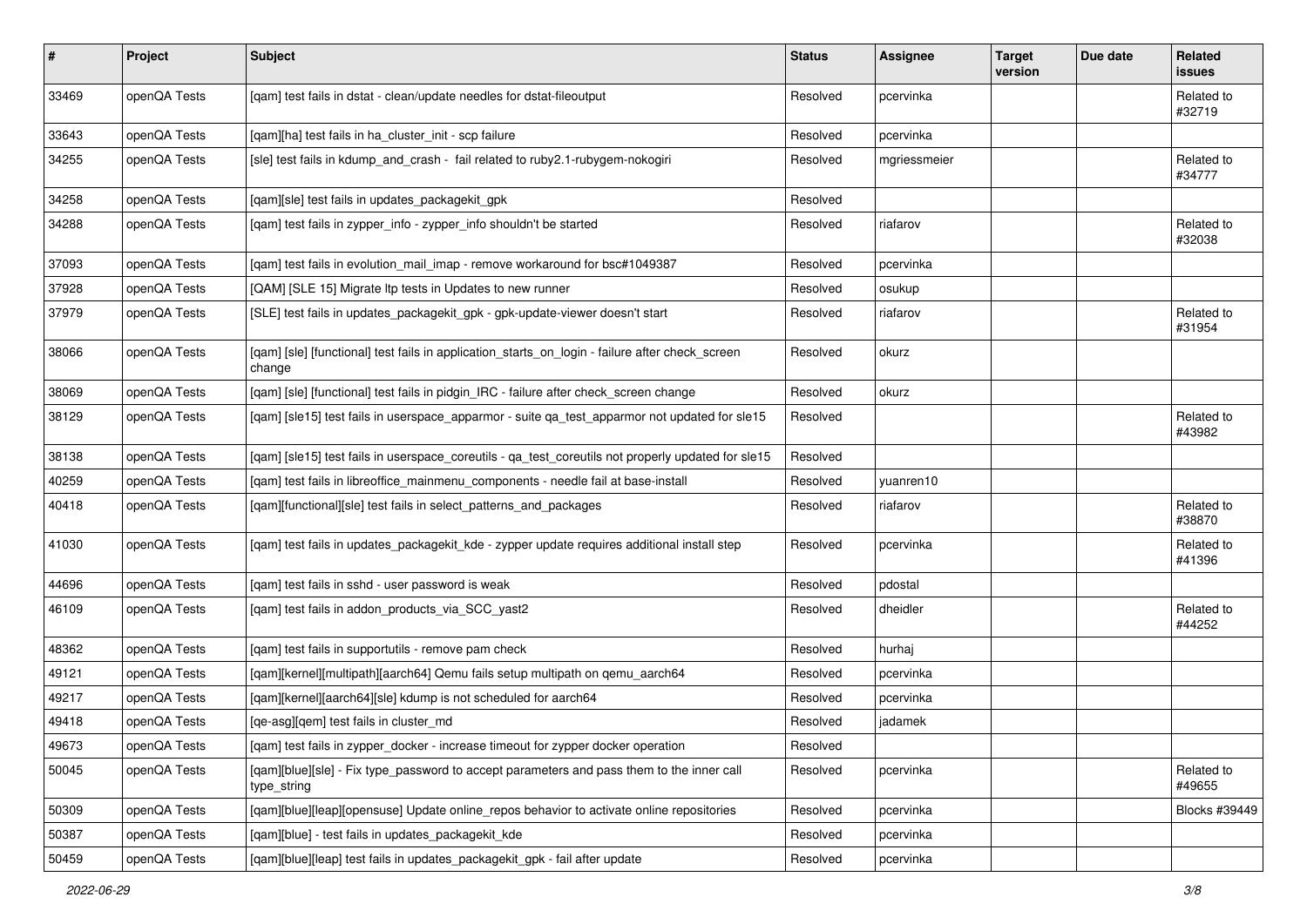| $\vert$ # | Project      | <b>Subject</b>                                                                                                  | <b>Status</b> | <b>Assignee</b> | <b>Target</b><br>version | Due date | Related<br><b>issues</b>                                               |
|-----------|--------------|-----------------------------------------------------------------------------------------------------------------|---------------|-----------------|--------------------------|----------|------------------------------------------------------------------------|
| 67108     | openQA Tests | [qam] test fails in install - incorrect job configuration XFSTESTS_REPO                                         | Resolved      | dzedro          |                          |          |                                                                        |
| 21790     | openQA Tests | [gam] test fails in wireshark - test don't match capturing needle                                               | Closed        |                 |                          |          |                                                                        |
| 30514     | openQA Tests | [qam] test fails in java - increase timeout for installation                                                    | Closed        | pcervinka       |                          |          |                                                                        |
| 20720     | openQA Tests | [qam][aarch64] test fails in install_patterns -> skips over grub2 menue                                         | Rejected      |                 |                          |          | Related to<br>#20174                                                   |
| 20790     | openQA Tests | [qam] SLE12-SP3 test fails in 1_unknown_- slenkins-tests-openvpn-control                                        | Rejected      | pcervinka       |                          |          | Related to<br>#20002                                                   |
| 21046     | openQA Tests | [qam] test fails in tracker_search_in_nautilus - keyboard press is not reaching target                          | Rejected      |                 |                          |          |                                                                        |
| 21774     | openQA Tests | [qam] test fails in evolution_mail_imap - test hangs on querying authentication types                           | Rejected      | pcervinka       |                          |          | Related to<br>#21814,<br>Related to<br>#29357,<br>Related to<br>#29360 |
| 26830     | openQA Tests | [qam] test fails in sle2docker - sles docker image has new name                                                 | Rejected      | pcervinka       |                          |          |                                                                        |
| 27910     | openQA Tests | [gam] test fails in patch and reboot - many download failures                                                   | Rejected      |                 |                          |          |                                                                        |
| 32896     | openQA Tests | [sle] test fails in pdsh_slave                                                                                  | Rejected      | pcervinka       |                          |          |                                                                        |
| 33451     | openQA Tests | [gam] test fails in dstat - package not available on SP1                                                        | Rejected      | pcervinka       |                          |          |                                                                        |
| 34693     | openQA Tests | [gam] test fails in install update - missing INCIDENT PATCH                                                     | Rejected      | osukup          |                          |          |                                                                        |
| 37438     | openQA Tests | [qam] test fails in kernel_ltp_fs - issue in qa_testsuite                                                       | Rejected      | pcervinka       |                          |          |                                                                        |
| 38003     | openQA Tests | [qam] [sle15] test fails in scc_registration - no candidate needle with tag(s)<br>'scc-module-%REQUIRED_ADDONS% | Rejected      |                 |                          |          |                                                                        |
| 38180     | openQA Tests | [qam] [sle15] test fails in userspace_systemd - update test suite for sle15                                     | Rejected      | itzhao          |                          |          |                                                                        |
| 38183     | openQA Tests | [qam] [sle15] test fails in userspace_net_snmp - Error opening specified endpoint<br>"udp:localhost:"           | Rejected      |                 |                          |          |                                                                        |
| 38192     | openQA Tests | [gam] [sle] test fails in firefox flashplayer - tracking protection information is present                      | Rejected      | bfilho          |                          |          |                                                                        |
| 41396     | openQA Tests | [gam] Revise updates packagekit kde                                                                             | Rejected      | pcervinka       |                          |          | Related to<br>#41030,<br>Related to<br>#36138                          |
| 48308     | openQA Tests | [qam][kernel] test fails in kernel_multipath - missing python2 module                                           | Rejected      | pcervinka       |                          |          |                                                                        |
| 48530     | openQA Tests | [gam] Test fails in update install for networkmager update on ppc64le and s390                                  | Rejected      | pcervinka       |                          |          |                                                                        |
| 49628     | openQA Tests | [qam] test fails in setup_online_repos - missing configure online repositories                                  | Rejected      | pcervinka       |                          |          | Related to<br>#39449                                                   |
| 49646     | openQA Tests | [gam][s390] test fails in installation - system will not boot and login screen is not reached                   | Rejected      |                 |                          |          |                                                                        |
| 21038     | openQA Tests | [qam] test fails in bootloader_s390 - missing install image on ftp server                                       | Workable      |                 |                          |          | Related to<br>#20904,<br>Blocks #25286                                 |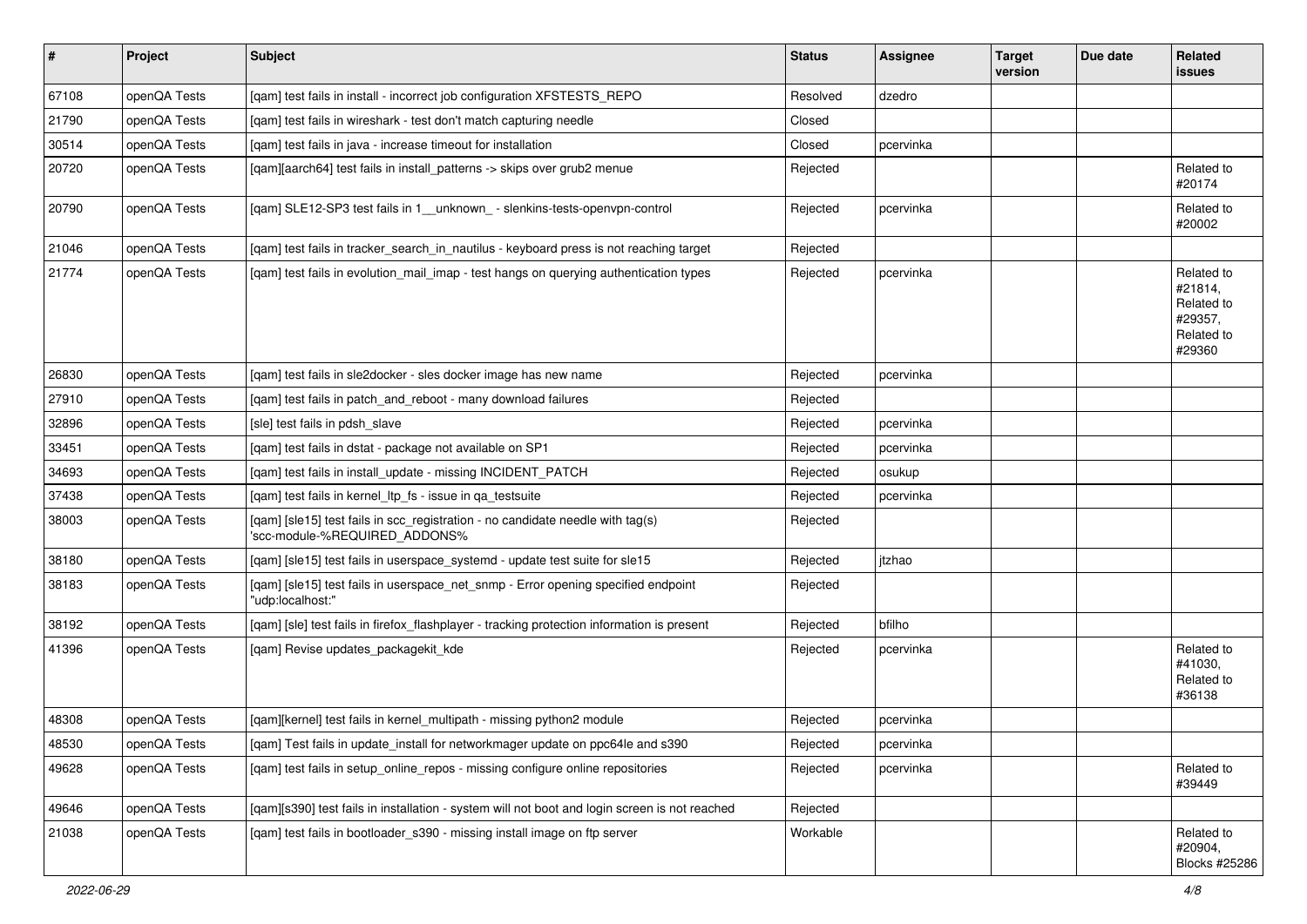| $\vert$ # | Project      | <b>Subject</b>                                                                                          | <b>Status</b> | Assignee  | <b>Target</b><br>version | Due date | Related<br>issues                                                                                  |
|-----------|--------------|---------------------------------------------------------------------------------------------------------|---------------|-----------|--------------------------|----------|----------------------------------------------------------------------------------------------------|
| 37925     | openQA Tests | [QAM] [SLE 15] Make SLE-HPC product installation compatible with QAM update flow                        | Resolved      | pcervinka | Done                     |          |                                                                                                    |
| 38135     | openQA Tests | [gam] [sle15] test fails in userspace bind - ga test bind is not updated for SLE15                      | Resolved      | pcervinka | Done                     |          |                                                                                                    |
| 39536     | openQA Tests | [gam] test fails in patch and reboot - add missing variables for gam test issues                        | Resolved      | pcervinka | Done                     |          |                                                                                                    |
| 39887     | openQA Tests | [kernel] [sle] [network] test fails in before test - network failure                                    | Resolved      | pcervinka | Done                     |          |                                                                                                    |
| 40181     | openQA Tests | [network] test fails in before test - wicked basic test fails on 15SP1                                  | Resolved      | pcervinka | Done                     |          |                                                                                                    |
| 40547     | openQA Tests | [qam][opensuse] test fails in updates_packagekit_kde - job timeout                                      | Resolved      | pcervinka | Done                     |          |                                                                                                    |
| 38000     | openQA Tests | [sle15] [qam] test fails in bootloader_s390 - Could not retrieve required variable REPO_0               | Rejected      |           | Done                     |          |                                                                                                    |
| 38261     | openQA Tests | [gam] test fails in keymap or locale - tested text not written in console                               | Rejected      | pcervinka | Done                     |          |                                                                                                    |
| 76933     | openQA Tests | [opensuse] Add clojure test to Tumbleweed                                                               | New           | pcervinka | QE Kernel<br>Current     |          |                                                                                                    |
| 104613    | openQA Tests | Enable Itp known issues on o3                                                                           | Resolved      | pvorel    | <b>QE Kernel</b><br>Done |          |                                                                                                    |
| 50243     | openQA Tests | [kernel] - test fails in trinity - test is not designed to be run on ooo                                | Resolved      | pvorel    | QE Kernel<br>Done        |          | Related to<br>#50525                                                                               |
| 51365     | openQA Tests | [research] Named pipe /dev/sshserial missing lines on first use                                         | Resolved      | pcervinka | QE Kernel<br>Done        |          |                                                                                                    |
| 52409     | openQA Tests | [sle][kernel][textmode][ppc] test fails in system role - installation fail during system role selection | Resolved      | pcervinka | QE Kernel<br>Done        |          |                                                                                                    |
| 56615     | openQA Tests | [kernel] test fails in tuned - error message for perf bias failure is different on SLE15-SP1            | Resolved      | pcervinka | <b>QE Kernel</b><br>Done |          |                                                                                                    |
| 57224     | openQA Tests | [kernel] - test fails in kdump_and_crash - pasword is not entered before grub                           | Resolved      | pcervinka | <b>QE Kernel</b><br>Done |          |                                                                                                    |
| 57329     | openQA Tests | [kernel][functional] PowerVM console is not active all the time                                         | Resolved      | pcervinka | QE Kernel<br>Done        |          | Related to<br>#54617.<br>Related to<br>#58220,<br>Related to<br>#14626, Has<br>duplicate<br>#62819 |
| 58871     | openQA Tests | [spvm][kernel][functional] Shutdown check not implemented for spvm backend                              | Resolved      | pcervinka | <b>QE Kernel</b><br>Done |          |                                                                                                    |
| 59226     | openQA Tests | [kernel]ltp][spvm][sporadic] test fails in boot_ltp - cat /tmp/ver_linux_before.txt timeout             | Resolved      | pcervinka | QE Kernel<br>Done        |          | Related to<br>#59190                                                                               |
| 59843     | openQA Tests | [spvm][kernel][openqa] test fails in coredump_collect - multiple select_console fails                   | Resolved      | pcervinka | <b>QE Kernel</b><br>Done |          | Related to<br>#60497                                                                               |
| 59954     | openQA Tests | [kernel][spvm] test fails in ga test klp - git should be git-core                                       | Resolved      | pcervinka | QE Kernel<br>Done        |          |                                                                                                    |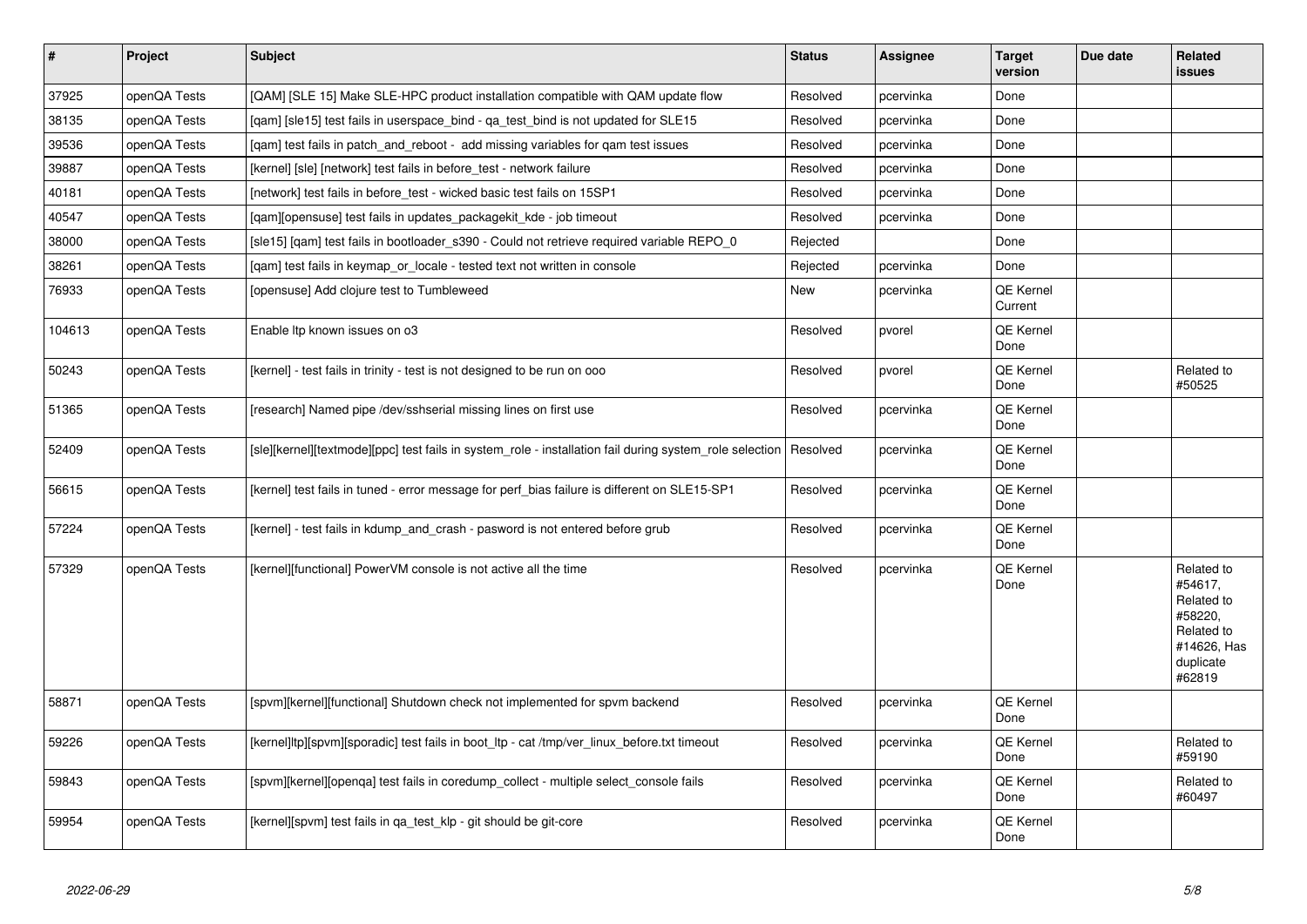| #     | Project      | <b>Subject</b>                                                                                                 | <b>Status</b> | <b>Assignee</b> | <b>Target</b><br>version | Due date | <b>Related</b><br><b>issues</b> |
|-------|--------------|----------------------------------------------------------------------------------------------------------------|---------------|-----------------|--------------------------|----------|---------------------------------|
| 60083 | openQA Tests | [kernel][functional] - test fails in boot_to_desktop - password is not entered                                 | Resolved      | pcervinka       | <b>QE Kernel</b><br>Done |          |                                 |
| 60182 | openQA Tests | [kernel][spvm] test fails in lvm no separate home - update needles                                             | Resolved      | pcervinka       | <b>QE Kernel</b><br>Done |          |                                 |
| 60326 | openQA Tests | [kernel] test fails in multipath - update schedule                                                             | Resolved      | pcervinka       | <b>QE Kernel</b><br>Done |          |                                 |
| 60746 | openQA Tests | [kernel] test fails in boot to desktop - increase timeout after password                                       | Resolved      | pcervinka       | <b>QE Kernel</b><br>Done |          |                                 |
| 60818 | openQA Tests | [kernel] test fails in kdump_and_crash - password prompt is not catched                                        | Resolved      | pcervinka       | <b>QE Kernel</b><br>Done |          |                                 |
| 63610 | openQA Tests | [kernel][ltp][spvm] - test fails in pkey01 on spvm                                                             | Resolved      | pcervinka       | <b>QE Kernel</b><br>Done |          | Related to<br>#63943            |
| 63943 | openQA Tests | [kernel][ltp] test fails in pkey01 - Setup hugepages before test execution                                     | Resolved      | pcervinka       | QE Kernel<br>Done        |          | Related to<br>#63610            |
| 64030 | openQA Tests | [kernel][ltp]spvm] test fails in boot_ltp - Not finished boot                                                  | Resolved      | pcervinka       | <b>QE Kernel</b><br>Done |          |                                 |
| 65067 | openQA Tests | [kernel] test fails in clone301                                                                                | Resolved      | metan           | <b>QE Kernel</b><br>Done |          |                                 |
| 66188 | openQA Tests | [kernel] test fails in boot Itp - increase timeout                                                             | Resolved      | pcervinka       | <b>QE Kernel</b><br>Done |          |                                 |
| 66203 | openQA Tests | [kernel][ltp] test fails in ioctl_loop05 - LOOP_SET_DIRECT_IO succeeded unexpectedly                           | Resolved      |                 | <b>QE Kernel</b><br>Done |          |                                 |
| 73099 | openQA Tests | [kernel][powervm] Test fails in install_klp_product - console is not switched                                  | Resolved      | pcervinka       | QE Kernel<br>Done        |          |                                 |
| 91076 | openQA Tests | Test fails in install Itp - 32bit version dependency on libmnl                                                 | Resolved      |                 | <b>QE Kernel</b><br>Done |          |                                 |
| 53165 | openQA Tests | [kernel][installation][lvm] test fails in lvm_no_separate_home - update lvm installation part for<br>sle12-sp5 | Closed        | pcervinka       | QE Kernel<br>Done        |          |                                 |
| 53294 | openQA Tests | [kernel][ltp] test fails in boot Itp - incorrect kernel name provided                                          | Closed        | pcervinka       | <b>QE Kernel</b><br>Done |          | Related to<br>#51743            |
| 54275 | openQA Tests | [kernel]kotd][ltp][s390x] test fails in install_ltp - failure after install_kotd, console issue                | Closed        | pcervinka       | QE Kernel<br>Done        |          | Related to<br>#54260            |
| 54416 | openQA Tests | [kernel][ltp] Setup GitLab CI for LTP daily builds                                                             | Closed        | pcervinka       | <b>QE Kernel</b><br>Done |          |                                 |
| 55166 | openQA Tests | [spvm][ppc][serial] test fails in kdump_and_crash - no response from serial                                    | Closed        | pcervinka       | QE Kernel<br>Done        |          |                                 |
| 58295 | openQA Tests | [kernel][sporadic] test fails in kdump and crash - password is entered too early                               | Rejected      | pcervinka       | QE Kernel<br>Done        |          |                                 |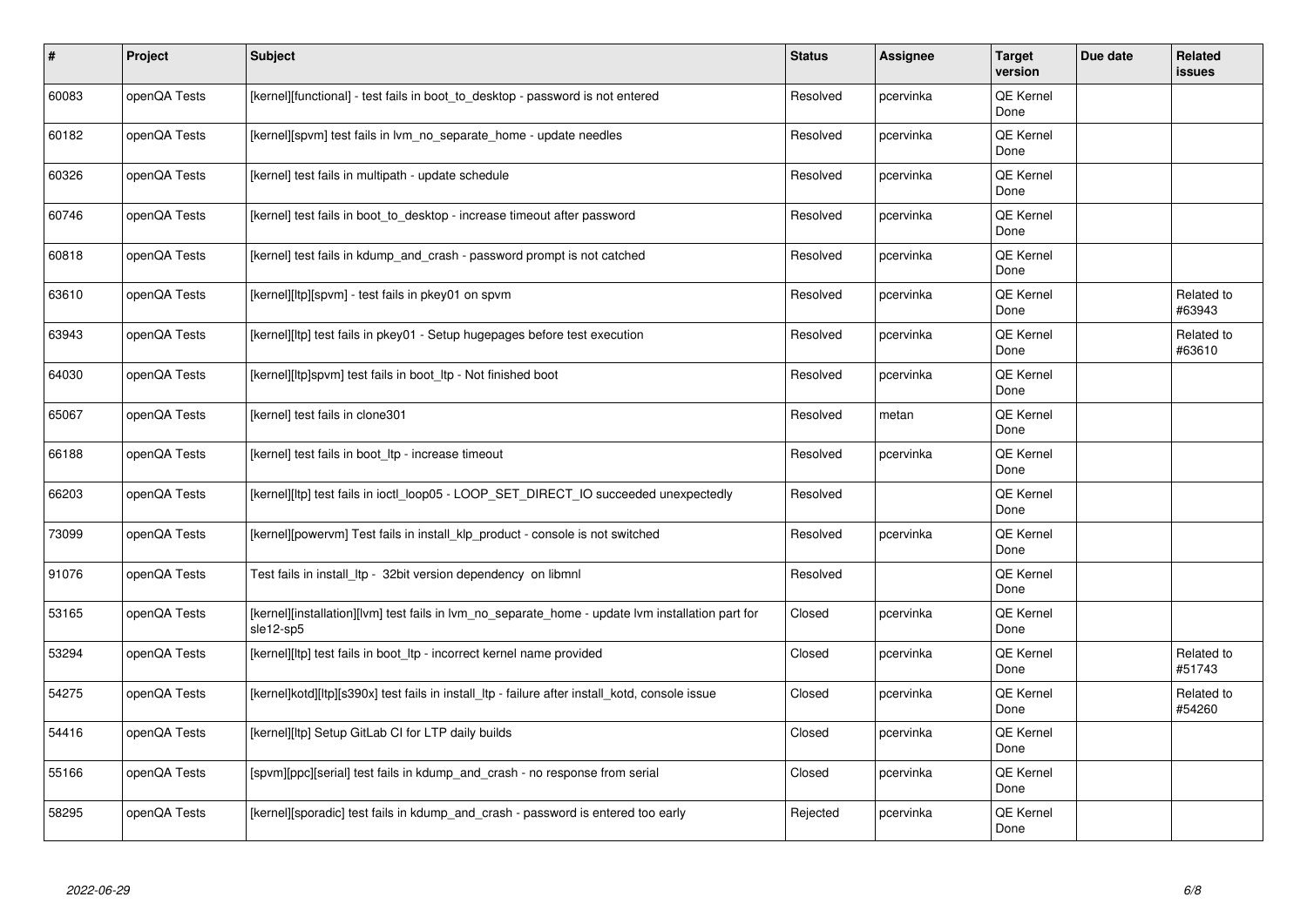| $\sharp$ | Project      | <b>Subject</b>                                                                          | <b>Status</b> | Assignee       | <b>Target</b><br>version | Due date   | Related<br>issues                                                                                                                                 |
|----------|--------------|-----------------------------------------------------------------------------------------|---------------|----------------|--------------------------|------------|---------------------------------------------------------------------------------------------------------------------------------------------------|
| 59223    | openQA Tests | [kernel][spvm][sporadic] test fails in boot_ltp - timeout/slow boot                     | Rejected      | pcervinka      | QE Kernel<br>Done        |            |                                                                                                                                                   |
| 60449    | openQA Tests | [kernel] test fails in kdump and crash - test is disabling kdump                        | Rejected      | pcervinka      | QE Kernel<br>Done        |            |                                                                                                                                                   |
| 65001    | openQA Tests | SUT will stay in shutdown after reboot command on s390 svirt backend                    | Rejected      |                | QE Kernel<br>Done        |            | Is duplicate of<br>#62240                                                                                                                         |
| 66007    | openQA Tests | [kernel] Add ASSET_1 variable back for PowerVM and baremetal jobs                       | Rejected      |                | QE Kernel<br>Done        |            | Related to<br>#65627                                                                                                                              |
| 67315    | openQA Tests | [kernel][blktests] test fails in boot_to_desktop - YAML schedule not ready for s390x    | Rejected      |                | QE Kernel<br>Done        |            |                                                                                                                                                   |
| 73207    | openQA Tests | [kernel] Test fails in tuned - incorrect profile                                        | Rejected      | pcervinka      | QE Kernel<br>Done        |            |                                                                                                                                                   |
| 99522    | openQA Tests | Test fails in kdump_and_crash in latest build after kernel upgrade in 15-SP4            | Rejected      | pcervinka      | QE Kernel<br>Done        |            |                                                                                                                                                   |
| 96158    | openQA Tests | Remove RT product installation workaround                                               | New           |                | QE Kernel<br>Todo        |            |                                                                                                                                                   |
| 89966    | openQA Tests | [qe-core] Test kernel_multipath tries to install fixed version of mdadm                 | Resolved      | geor           | QE-Core:<br>Ready        |            |                                                                                                                                                   |
| 89990    | openQA Tests | Error on tests/kernel/run_ltp.pm: Can't locate sle/tests/kernel/run_ltp.pm              | Resolved      | okurz          | Ready                    |            | Related to<br>#67723                                                                                                                              |
| 38387    | openQA Tests | [functional][u][sporadic][medium] test fails in gnucash - window is not closed          | Resolved      | SLindoMansilla | Milestone 18             | 2018-08-28 | Related to<br>#38057,<br>Related to<br>#38114,<br>Related to<br>#38702,<br>Related to<br>#39131,<br>Related to<br>#40172,<br>Related to<br>#40319 |
| 46895    | openQA Tests | [qam] test fails in dracut - output not matched on 15SP1                                | Resolved      | pstivanin      |                          | 2019-01-31 | Related to<br>#47417                                                                                                                              |
| 48467    | openQA Tests | [qam][sle] test fails in zypper_lifecycle_toolchain - increase timeout for installation | Resolved      | martinsmac     |                          | 2019-03-16 | Is duplicate of<br>#47228                                                                                                                         |
| 49250    | qe-yast      | [qam][newt][yast2-network] Regression test for yast lan command line option             | Resolved      | vpelcak        |                          |            |                                                                                                                                                   |
| 49262    | qe-yast      | [qam][newt][yast2-dns-server] Regression test yast dns-server                           | Resolved      | tonyyuan       |                          |            |                                                                                                                                                   |
| 49265    | qe-yast      | [qam][maint][yast2-storage][yast2-storage-ng] Regression test yast disk                 | Resolved      | mgrifalconi    |                          |            |                                                                                                                                                   |
| 49271    | qe-yast      | [qam][newt][yast2-ftp-server] Regression test yast ftp-server                           | Resolved      | shukui         |                          |            |                                                                                                                                                   |
| 49277    | qe-yast      | [qam][newt][yast2-http-server] Regression test yast http-server                         | Resolved      | shukui         |                          |            |                                                                                                                                                   |